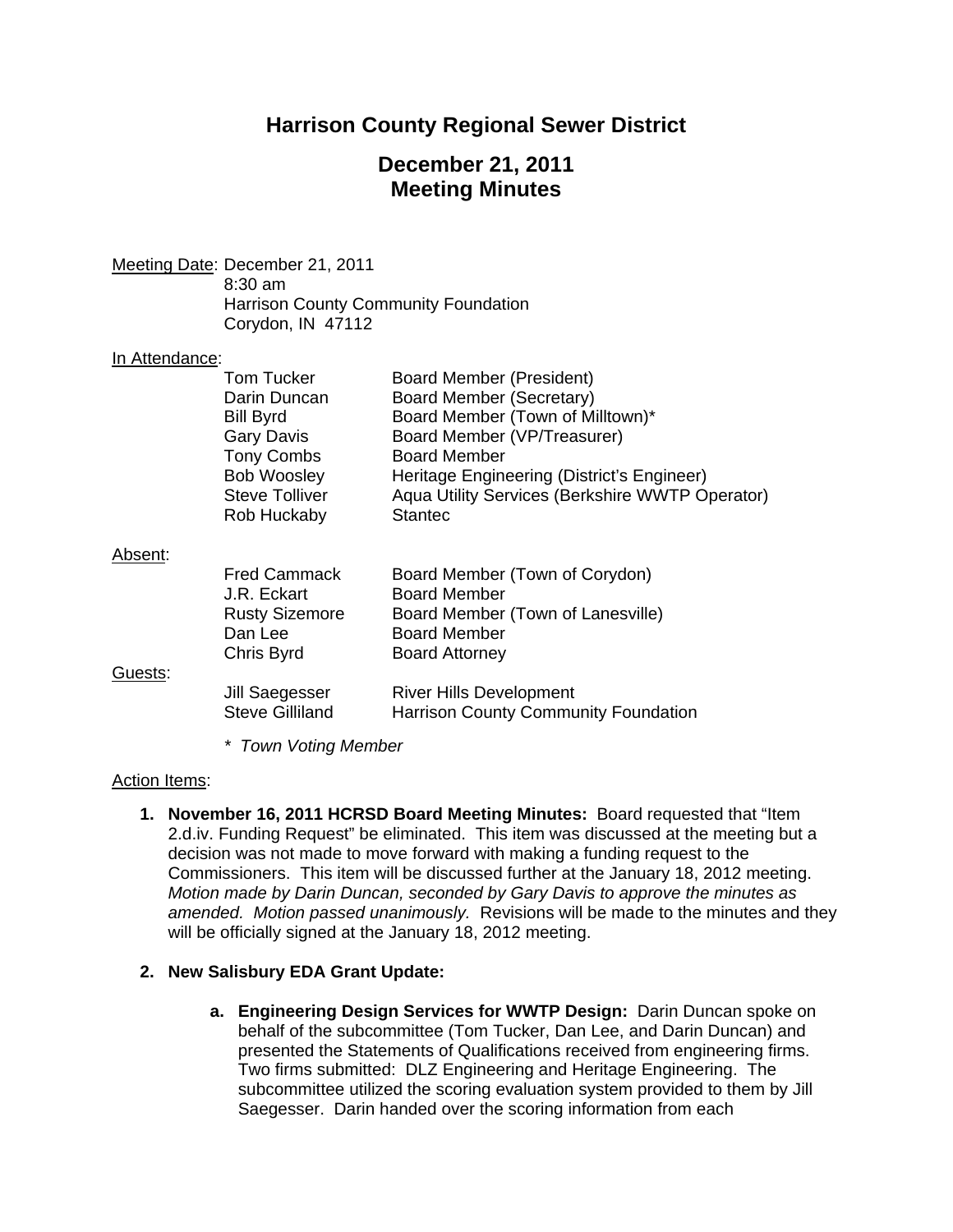HCRSD Mtg Minutes December 21, 2011 Page 2 of 4

> subcommittee member. Jill tallied the results of the scoring (scores were based on a total of 100 points): Heritage Engineering 96, DLZ Engineering 75.6. Jill advised that the Board can choose to interview both firms or can move forward immediately with the selection of one of the firms. After discussion a motion was made. *Motion made by Bill Byrd, seconded by Tony Combs to select Heritage Engineering. This motion is contingent upon successful negotiations of a contract with Heritage that falls within the funding limitations of the EDA Grant. Motion passed unanimously.* Jill will follow up with Heritage to begin negotiations and prepare the final engineering services agreement. A final contract will be brought back to the Board at their January 18, 2012 meeting.

- **b. Easement Acquisition:** Bob Woosley presented the final packet of information to be sent to each property owner. *Motion made by Darin Duncan, seconded by Bill Byrd to allow Tom Tucker to sign the Offer Forms and for Heritage Engineering to immediately mail the packets. Motion passed unanimously.*
- **c. Grant Administration:** Jill Saegesser, Tom Tucker, Gary Davis, and Bob Woosley will meet in January to discuss the next steps in moving forward. Items to be discussed: paperwork and other documentation, project schedule, and cash expenditure projections. This meeting is to be held on January 11, 2012 at Jill's office. A report of the results of this meeting will be presented at the District's January 18, 2012 meeting.
- **3. HCCF Stormwater Grant Presentation to Commissioners. Lanesville and Corydon Campus Demonstration Projects, Total Budget \$89,500.** Rob Huckaby advised that the Commissioner's approved the request at their December 5, 2011 meeting and passed it along to the Council for funding. Presentation to be made to the Council on December 27, 2011 to request funding. Earliest Council can vote on request will be at their first meeting in January (1/9/11).

## **4. Berkshire WWTP Operations Report.**

- **a.** Steve Tolliver reviewed the November operations report. Plant is in compliance for the month. Repairs were necessary to the generator. *A motion was made by Bill Byrd, seconded by Darin Duncan to approve the report. Motion passed unanimously.*
- **b. Operations Contract:** Aqua Utility Service's has requested additional changes to their existing contract. Copies of the revised contract were distributed to Board Members for review. Copies will also be emailed to all Board Members at the conclusion of the meeting. Some of the changes include listing a schedule of values for labor categories as well as equipment. Board Members were asked to review prior to the next meeting to allow discussion to be held.

#### **5. Treasurer's Report:**

**a.** *A motion was made by Gary Davis, seconded by Tony Combs, to approve the following invoices. Motion passed unanimously.*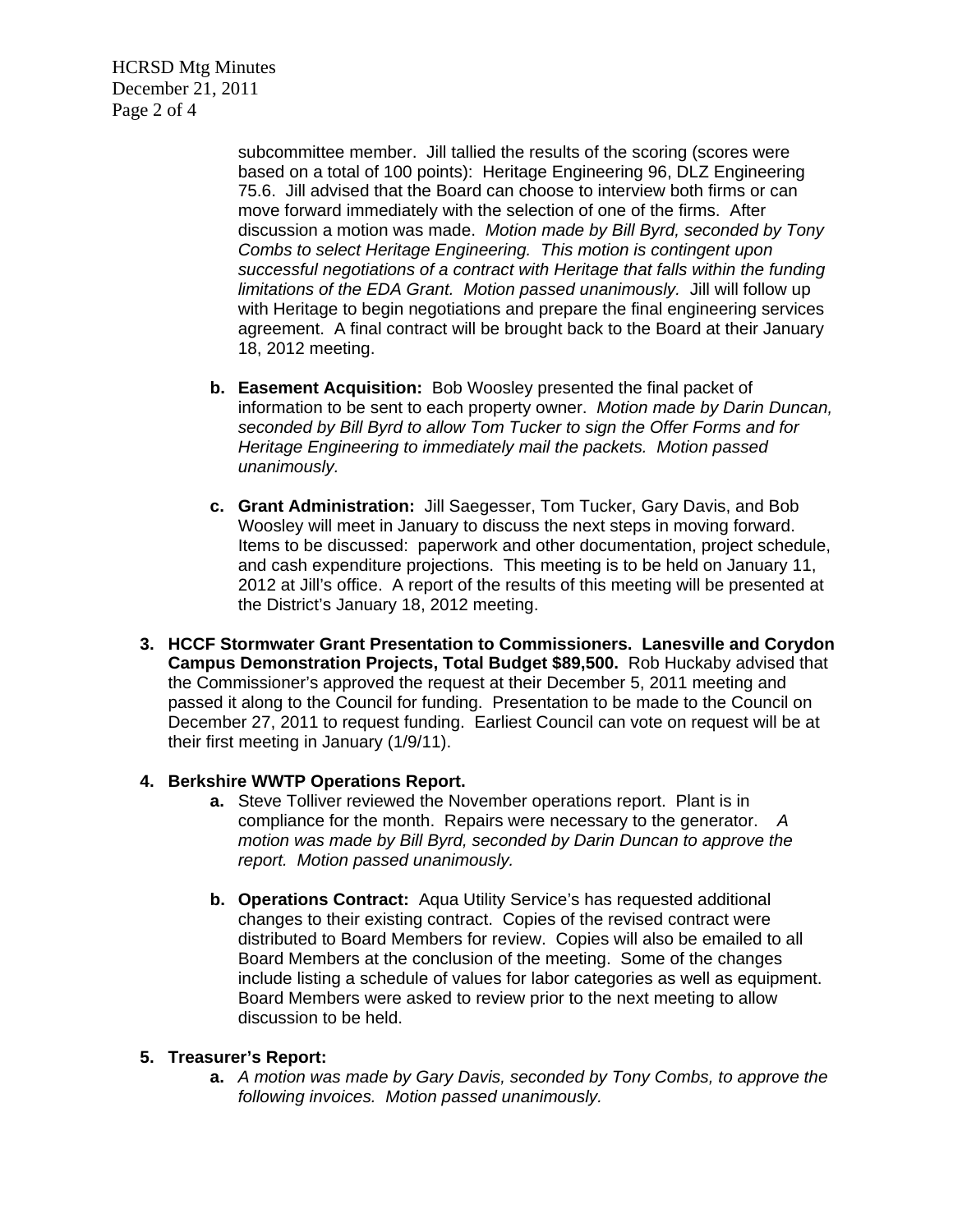HCRSD Mtg Minutes December 21, 2011 Page 3 of 4

> Town of Corydon – November sewer charges \$4,850.00 Aqua Utility Services – Dec WWTP operating contract \$2,281.40 Harrison County REMC – Power charges \$858.56

Note: Medical Campus Service - The Town of Corydon has not passed along the credit for the reduced water usage as a result of the Cooling Tower water. Credits are due to the District. Currently Ramsey is billing the Hospital for less water usage than the District is paying the Town of Corydon to treat. Tom Tucker will meet with the Town of Corydon to have this resolved to allow a credit to be issued to the District. The District is currently showing a negative income for the months of September, October, and December.

- **b.** *A motion was made by Gary Davis, seconded by Tony Combs to approve Heritage Engineering's invoice in the amount of \$3,815.40. This amount will be charged to the District's Operating Budget. Motion passed unanimously.*
- **c.** *A motion was made by Tony Combs, seconded by Gary Davis to approve Dillman, Chastain and Byrd's invoice in the amount of \$50.00. This amount will be charged to the District's Operating Budget. Motion passed unanimously.*
- **d.** *A motion was made by Tony Combs, seconded by Darin Duncan to approve Heritage Engineering's invoice in the amount of \$1,548.20. This amount will be charged to the District's Project's Budget. Motion passed unanimously.* A portion of this invoice (approximately \$980) is eligible for reimbursement via the EDA Grant for the New Salisbury Project. The cost for airline tickets for the Chicago kick-off meeting is a reimbursable expense. Jill will work with the District to file the necessary paperwork to secure reimbursement of these funds.
- **e.** *A motion was made by Bill Byrd, seconded by Gary Davis to approve Umbaugh & Associates invoice in the amount of \$6,130.00. This invoice will be charged to the District's Project's Budget. Motion passed unanimously.* This invoice covers time associated with preparation of the preliminary rate study for the New Salisbury Project.
- **f.** *A motion was made by Bill Byrd, seconded by Darin Duncan to approve the November Treasurer's report. Motion passed unanimously*.
- **g. Funding Encumbrance:** Tom Tucker and Bob Woosley attended the December 19, 2011 Commissioners meeting to secure approval on encumbrance of the remaining balances in the District's 2011 County funds accounts (Operating and Projects Accounts). The Commissioners officially approved and signed the agreement at their meeting.

#### **6. Other Business:**

- **a.** Board Appointments: The following Board Members terms expire at the end of 2011.
	- **Darin Duncan:** Represents EDC with appointment made by Commissioners. EDC has requested that Darin be re-appointed.